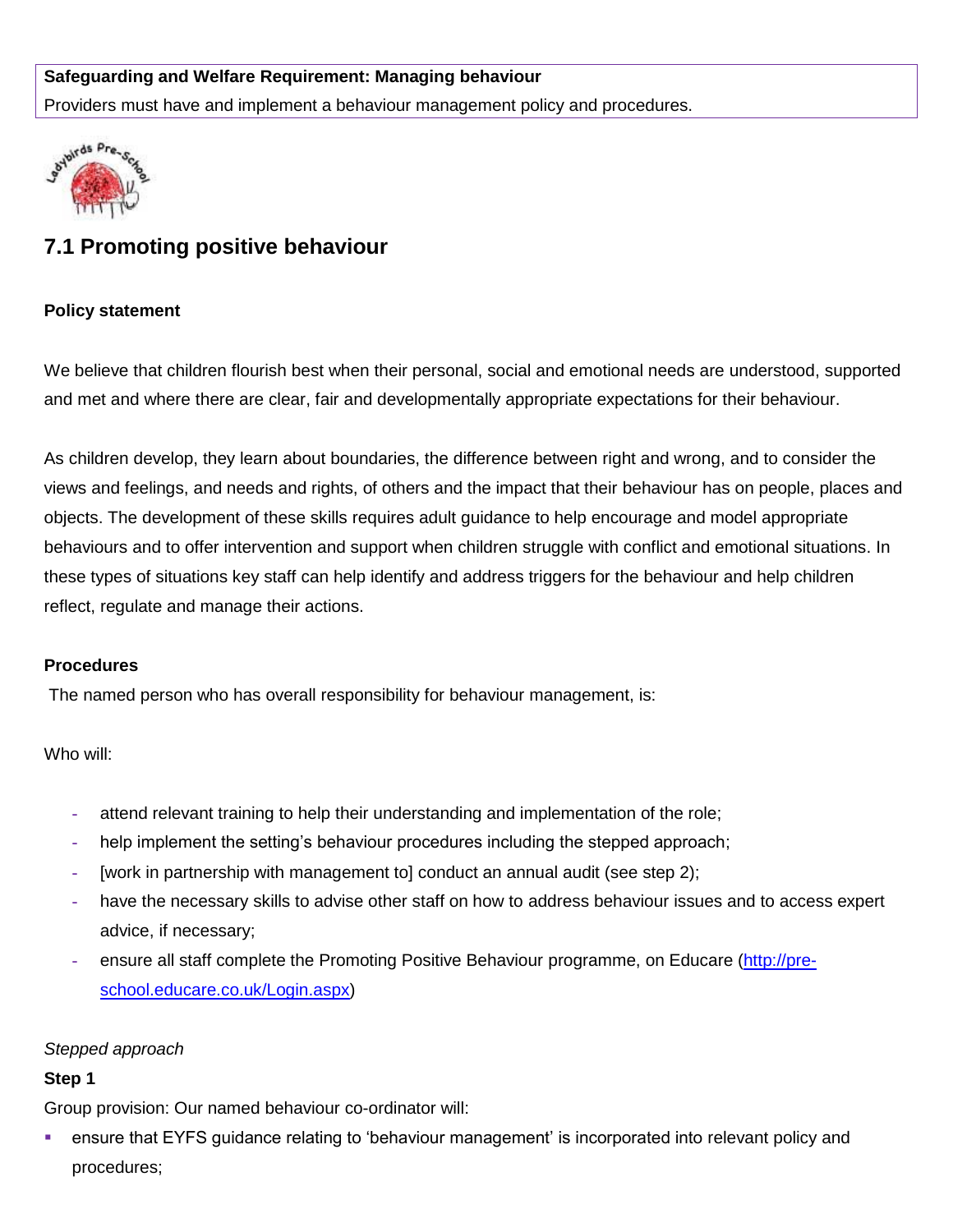- be knowledgeable with, and apply the setting's procedures on Promoting Positive Behaviour;
- undertake an annual audit of the provision to ensure the environment and practices supports healthy social and emotional development. Findings from the audit are considered by management and relevant adjustments applied.
- ensure that all staff are supported to address issues relating to behaviour including applying initial and focused intervention approaches (see below).

#### **Step 2**

- We address unwanted behaviours using the agreed and consistently applied initial intervention approach. If the unwanted behaviour does not reoccur or cause concern then normal monitoring will resume.
- Behaviours that result in concern for the child and/or others will be discussed between the key person, the behaviour coordinator and Special Educational Needs Coordinator (SENCO) or/and manager. During the meeting, the key person will use their knowledge and assessments of the child to share any known influencing factors (new baby, additional needs, illness etc.) in order to place the behaviour into context. Appropriate adjustments to practice will be agreed and if successful normal monitoring resumed.
- If the behaviour continues to reoccur and remain a concern then the key person and behaviour coordinator should liaise with parents to discuss possible reasons for the behaviour and to agree next steps. If a cause for the behaviour is not known or only occurs whilst in the setting then the behaviour coordinator will suggest using a focused intervention approach to identify a trigger for the behaviour.
- If a trigger is identified then the behaviour coordinator/SENCO and key person will meet with the parents to plan support for the child through an Individual Education Plan at Early Years Action of the Special Educational Needs Code of Practice (SENCOP). If relevant, recommended actions for dealing with the behaviour at home should be agreed with the parent/s and incorporated into the plan. Other members of the staff team should be informed of the agreed actions in the IEP and help implement the actions. The plan should be monitored and reviewed regularly by the behaviour coordinator and SENCO until improvement is noticed.

#### **Step 3**

- If, despite applying the initial intervention and focused intervention approaches, the behaviour continues to give occur and/or is of significant concern, then the behaviour coordinator and SENCO will invite the parents to a meeting to discuss external referral and next steps for supporting the child in the setting. At this point, the child will be placed on Early Years Action plus (EYA+).
- It may also be agreed that the Common Assessment Framework (CAF) or Early Help process should begin and that specialist help be sought for the child if deemed necessary – this support may address either developmental or welfare needs. (See Supporting Children with SEN policy 9.2) If the child's behaviour is part of a range of welfare concerns that also include a concern that the child may be suffering or likely to suffer significant harm, follow the Safeguarding and Children and Child Protection Policy (1.2).
- Advice provided by external agencies at EYA+ should be incorporated into the child's IEP and regular multidisciplinary meetings held to review the child's progress.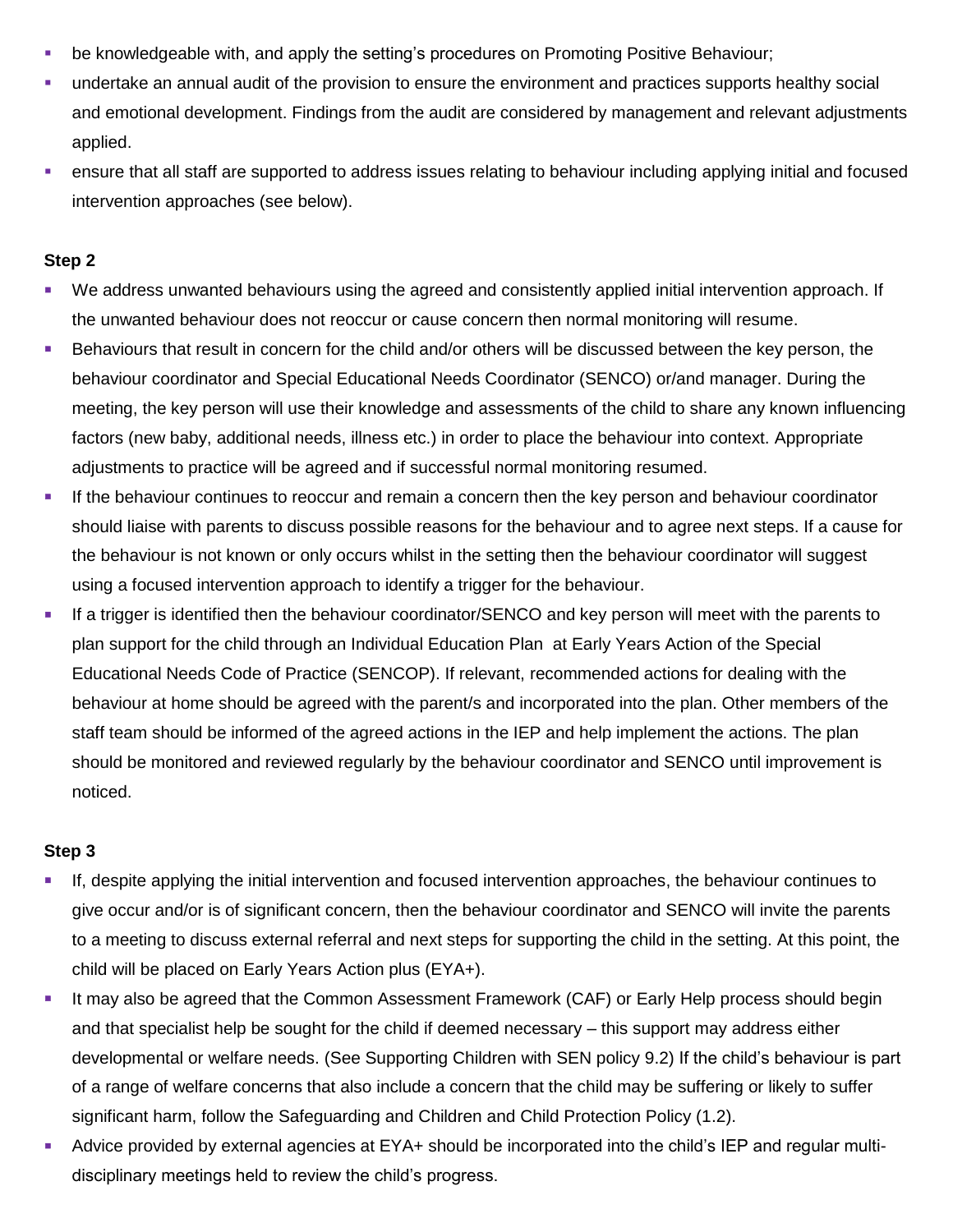#### *Initial intervention approach*

- We use an initial problem solving intervention for all situations in which a child or children are distressed on in conflict. All staff use this intervention consistently.
- This type of approach involves an adult approaching the situation calmly, stopping any hurtful actions, acknowledging the feelings of those involved, gathering information, restating the issue to help children reflect, regain control of the situation and resolve the situation themselves.
- **High Scope's Conflict Resolution process provides this type of approach but equally any other similar method** would be suitable. Periodically the effectiveness of the approach will be checked.

### *Focused intervention approach*

- The reasons for some types of behaviour are not always apparent, despite the knowledge and input from key staff and parents.
- Where [we/I] have considered all possible reasons, then a focused intervention approach should then be applied.
- This approach allows [me/the key person and behaviour coordinator] to observe, reflect, and identify causes and functions of unwanted behaviour in the wider context of other known influences on the child.
- We follow the ABC method which uses key observations to identify a) an event or activity (antecedent) that occurred immediately before a particular behaviour, b) what behaviour was observed and recorded at the time of the incident, and c) what the consequences were following the behaviour. Once analysed, the focused intervention should help determine the cause (e.g. ownership of a toy or fear of a situation) and function of the behaviour (to obtain the toy or avoid a situation) and suitable support will be applied.

## *Use of rewards and sanctions*

- All children need consistent messages, clear boundaries and guidance to intrinsically manage their behaviour through self-reflection and control.
- **Rewards such as excessive praise and stickers may provide an immediate change in the behaviour but will** not teach children how to act when a 'prize' is not being given or provide the child with the skills to manage situations and their emotions. Instead, a child is taught how to be 'compliant' and respond to meet adult's own expectations in order to obtain a reward (or for fear of a sanction). If used then the type of rewards and their functions must be carefully considered before applying.
- Children should never be labelled, criticised, humiliated, punished, shouted at or isolated by removing them from the group and left alone in 'time out' or on a 'naughty chair'. However, if necessary children can be accompanied and removed from the group in order to calm down and if appropriate helped to reflect on what has happened.